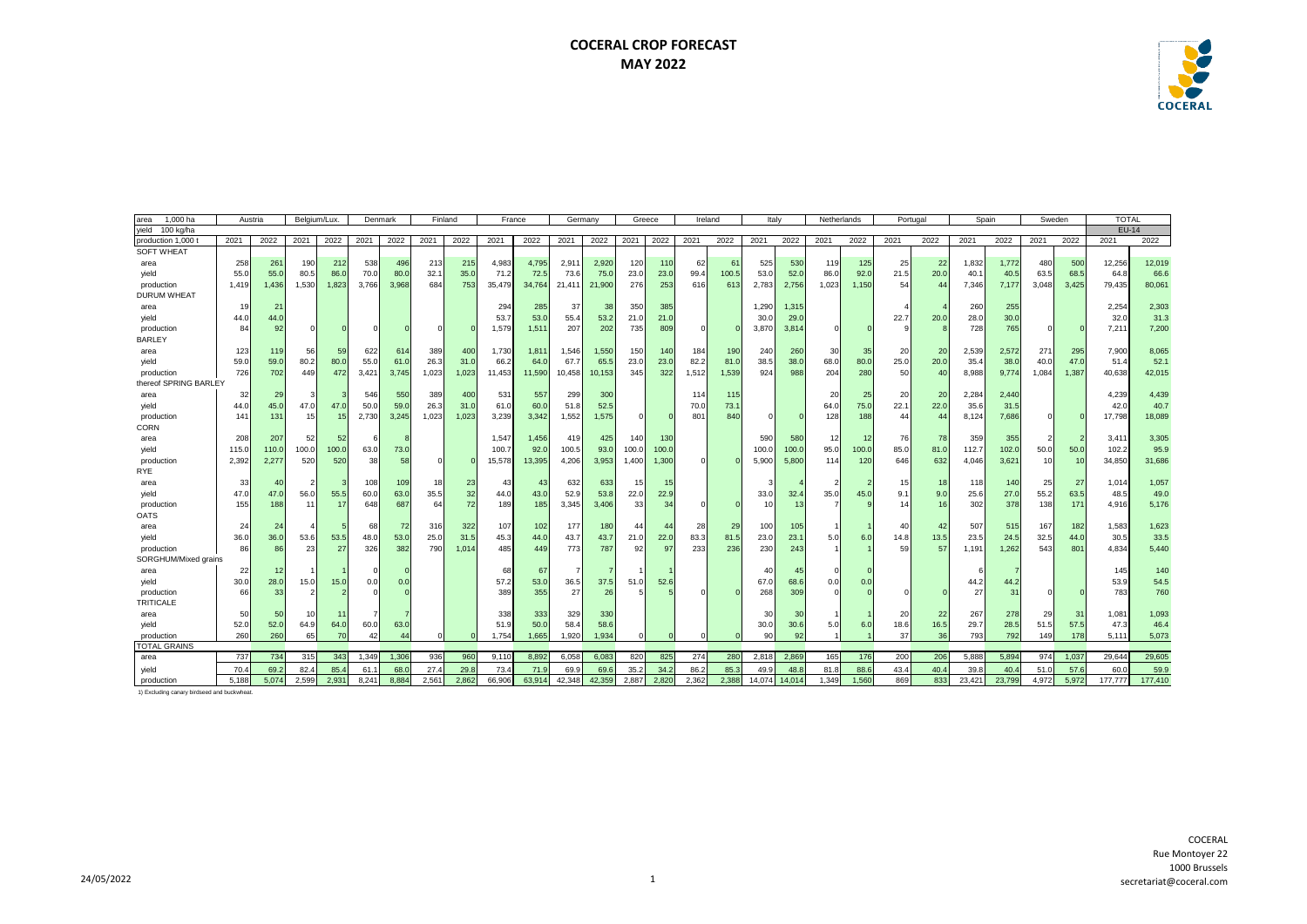## **COCERAL CROP FORECAST MAY 2022**



| area                  | 1,000 ha<br>Czech Rep.<br>Cyprus<br>Estonia |      |       |       |                | Hungary |        | Latvia |       | Lithuania |       | Malta |          | Poland   |        | Slovakia |       |       | Slovenia     |                | Romania | Bulgaria |        | Croatia |          | TOTAL |              |         |
|-----------------------|---------------------------------------------|------|-------|-------|----------------|---------|--------|--------|-------|-----------|-------|-------|----------|----------|--------|----------|-------|-------|--------------|----------------|---------|----------|--------|---------|----------|-------|--------------|---------|
| yield<br>100 kg/ha    |                                             |      |       |       |                |         |        |        |       |           |       |       |          |          |        |          |       |       |              |                |         |          |        |         |          |       | <b>EU-27</b> |         |
| production 1,000      | 2021                                        | 2022 | 2021  | 2022  | 2021           | 2022    | 2021   | 2022   | 2021  | 2022      | 2021  | 2022  | 2021     | 2022     | 2021   | 2022     | 2021  | 2022  | 2021         | 2022           | 2021    | 2022     | 2021   | 2022    | 2021     | 2022  | 2021         | 2022    |
| <b>SOFT WHEAT</b>     |                                             |      |       |       |                |         |        |        |       |           |       |       |          |          |        |          |       |       |              |                |         |          |        |         |          |       |              |         |
| area                  |                                             |      | 785   | 825   | 180            | 182     | 862    | 930    | 537   | 520       | 949   | 975   |          |          | 2,391  | 2,30     | 310   | 345   | 32           | -33            | 2,130   | 2,100    | 1,180  | 1.190   | 175      | 175   | 21.787       | 21,594  |
| yield                 |                                             |      | 63.3  | 62.C  | 40.2           | 42.5    | 57.0   | 57.0   | 42.9  | 52.5      | 48.2  | 50.5  |          |          | 51.0   | 47.0     | 56.0  | 52.5  | 47.0         | 49.1           | 51.0    | 41.0     | 60.5   | 52.0    | 48.0     | 49.6  | 59.6         | 59.0    |
| production            | $\Omega$                                    |      | 4,969 | 5,115 | 724            | 774     | 4,913  | 5,301  | 2,304 | 2,730     | 4,574 | 4,924 | $\Omega$ | $\Omega$ | 12,194 | 10,810   | 1,736 | 1,811 | 150          | 162            | 10,863  | 8,610    | 7,139  | 6,188   | 840      | 868   | 129,841      | 127,353 |
| <b>DURUM WHEAT</b>    |                                             |      |       |       |                |         |        |        |       |           |       |       |          |          |        |          |       |       |              |                |         |          |        |         |          |       |              |         |
| area                  |                                             |      | 20    | 20    |                |         | 29     | 35     |       |           |       |       |          |          |        |          | 40    | 40    |              |                |         |          |        |         |          |       | 2,364        | 2,419   |
| yield                 | 17.0                                        | 17.9 | 61.0  | 60.0  |                |         | 47.1   | 46.0   |       |           |       |       | 46.0     | 46.0     |        |          | 52.3  | 40.0  |              |                | 31.1    | 31.0     | 44.0   | 41.0    |          |       | 32.8         | 31.9    |
| production            |                                             | 11   | 122   | 120   | $\mathbf 0$    |         | 137    | 161    |       |           |       |       |          |          |        |          | 209   | 160   |              |                | 19      | 16       | 35     | 33      |          |       | 7.750        | 7,709   |
| <b>BARLEY</b>         |                                             |      |       |       |                |         |        |        |       |           |       |       |          |          |        |          |       |       |              |                |         |          |        |         |          |       |              |         |
| area                  | 34                                          | 34   | 327   | 335   | 120            | 130     | 266    | 290    | 75    | 90        | 148   | 175   |          |          | 721    | 710      | 125   | 130   | 23           | 23             | 415     | 400      | 126    | 130     | 56       | 56    | 10,337       | 10,569  |
| yield                 | 16.1                                        | 16.1 | 53.5  | 55.0  | 29.8           | 29.5    | 63.9   | 61.0   | 25.5  | 35.5      | 37.2  | 39.5  | 27.0     | 27.0     | 41.8   | 39.0     | 50.5  | 51.5  | 39.8         | 39.7           | 55.0    | 42.0     | 55.0   | 47.5    | 40.6     | 41.8  | 50.5         | 50.3    |
| production            | 55                                          | 55   | 1.749 | 1,843 | 358            | 384     | 1,700  | 1,769  | 191   | 320       | 551   | 691   |          |          | 3,014  | 2,769    | 631   | 670   | 92           | 91             | 2,283   | 1,680    | 693    | 618     | 228      | 234   | 52,185       | 53,139  |
| thereof SPRING BARLEY |                                             |      |       |       |                |         |        |        |       |           |       |       |          |          |        |          |       |       |              |                |         |          |        |         |          |       |              |         |
| area                  | 34                                          | 34   | 216   | 210   | 97             | 97      | 27     | 30     | 59    | 70        | 122   | 140   |          |          |        |          |       |       |              |                | 125     | 122      |        |         |          |       | 4,941        | 5,161   |
| yield                 | 16.1                                        | 16.1 | 51.2  | 52.5  | 33.0           | 38.0    | 47.2   | 47.0   | 33.0  | 35.0      | 37.0  | 40.0  |          |          |        |          |       |       | 32.0         | 31.6           | 33.0    | 27.5     | 36.0   | 30.9    | 44.0     | 44.0  | 41.6         | 40.6    |
| production            | 55                                          | 55   | 1,106 | 1,103 | 320            | 369     | 127    | 141    | 196   | 245       | 451   | 560   |          |          |        |          |       |       | 16           | 16             | 413     | 336      | 29     | 19      | 35       | 35    | 20,545       | 20,965  |
| <b>CORN</b>           |                                             |      |       |       |                |         |        |        |       |           |       |       |          |          |        |          |       |       |              |                |         |          |        |         |          |       |              |         |
| area                  |                                             |      | 102   | 90    |                |         | 1,043  | 1.145  |       |           | 20    | 21    |          |          | 1,010  | 1,045    | 200   | 230   | 40           | $\overline{a}$ | 2,490   | 2,460    | 565    | 675     | 285      | 285   | 9,166        | 9,296   |
| yield                 |                                             |      | 92.5  | 81.C  |                |         | 60.4   | 68.0   |       |           | 57.1  | 55.0  |          |          | 72.3   | 62.5     | 76.5  | 72.5  | 80.0         | 80.9           | 50.0    | 46.      | 58.2   | 54.0    | 75.0     | 77.0  | 75.5         | 71.0    |
| production            |                                             |      | 944   | 729   | $\mathbf 0$    |         | 6,300  | 7,786  |       |           | 114   | 116   |          |          | 7,302  | 6,531    | 1,530 | 1,668 | 320          | 324            | 12,450  | 11,316   | 3,288  | 3,645   | 2,138    | 2,195 | 69,235       | 65,994  |
| <b>RYE</b>            |                                             |      |       |       |                |         |        |        |       |           |       |       |          |          |        |          |       |       |              |                |         |          |        |         |          |       |              |         |
| area                  |                                             |      | 25    | 28    | 12             | 15      | 26     | 28     | 34    | 38        | 26    | 29    |          |          | 762    | 81       | 11    | 12    |              |                | -10     | 11       |        | 10      |          |       | 1,932        | 2,041   |
| yield                 |                                             |      | 50.3  | 50.0  | 34.9           | 34.5    | 31.8   | 33.5   | 39.8  | 44.5      | 27.4  | 28.0  |          |          | 33.0   | 31.0     | 36.9  | 36.0  | 29.3         | 29.3           | 33.7    | 29.0     | 21.8   | 20.0    | 26.0     | 27.6  | 41.3         | 40.8    |
| production            |                                             |      | 126   | 140   | 42             | 52      | 83     | 94     | 135   | 169       | 71    | 81    |          |          | 2,515  | 2,51     | 41    | 43    |              |                | 34      | 32       | 20     | 20      |          |       | 7,989        | 8,327   |
| <b>OATS</b>           |                                             |      |       |       |                |         |        |        |       |           |       |       |          |          |        |          |       |       |              |                |         |          |        |         |          |       |              |         |
| area                  |                                             |      | 58    | 63    | 38             | 40      | 21     | 23     | 89    | 98        | 96    | 108   |          |          | 527    | 535      | 17    | 22    |              |                | 93      | 135      | 12     | 18      | 26       | 26    | 2,562        | 2,693   |
| yield                 |                                             |      | 34.0  | 35.0  | 21.0           | 25.5    | 31.5   | 30.5   | 20.7  | 26.5      | 21.4  | 25.0  |          |          | 31.4   | 30.0     | 26.0  | 25.5  | 27.6         | 27.7           | 26.2    | 24.0     | 26.0   | 23.5    | 24.0     | 28.1  | 29.7         | 31.4    |
| production            |                                             |      | 197   | 221   | 80             | 102     | 66     | 70     | 184   | 260       | 205   | 270   |          |          | 1,655  | 1,605    | 44    | 56    |              |                | 244     | 324      | 31     | 42      | 62       | 73    | 7,608        | 8,468   |
| SORGHUM/Mixed grains  |                                             |      |       |       |                |         |        |        |       |           |       |       |          |          |        |          |       |       |              |                |         |          |        |         |          |       |              |         |
| area                  |                                             |      | 25    | 28    |                |         | 5      |        | 12    | 12        | 64    | 65    |          |          | 653    | 640      |       |       |              |                | 26      | 30       |        |         |          |       | 931          | 920     |
| yield                 |                                             |      | 40.0  | 40.0  |                |         | 26.0   | 26.8   | 24.0  | 23.3      | 15.0  | 13.6  |          |          | 34.0   | 32.0     | 10.6  | 10.6  |              |                | 28.9    | 28.9     |        |         |          |       | 35.6         | 34.1    |
| production            |                                             |      | 100   | 112   |                |         | 13     | 13     | 29    | 28        | 96    | 88    |          |          | 2,220  | 2,048    |       |       |              |                | 75      | 87       |        |         |          |       | 3,316        | 3,137   |
| <b>TRITICALE</b>      |                                             |      |       |       |                |         |        |        |       |           |       |       |          |          |        |          |       |       |              |                |         |          |        |         |          |       |              |         |
| area                  |                                             |      | 41    | 42    | $\overline{7}$ |         | 63     | 78     |       |           | 77    | 78    |          |          | 1.282  | 1,250    | 10    | 11    |              |                | 73      | 79       | 18     | 21      |          |       | 2,662        | 2.671   |
| yield                 |                                             |      | 47.4  | 48.5  | 44.0           | 45.5    | 43.6   | 43.0   | 36.8  | 40.0      | 31.1  | 36.5  |          |          | 43.0   | 41.0     | 36.9  | 36.5  | 38.0         | 38.1           | 45.5    | 41.5     | 38.0   | 30.5    |          |       | 44.5         | 43.2    |
| production            |                                             |      | 194   | 204   | 31             | 36      | 275    | 335    | 29    | 36        | 240   | 285   | n        |          | 5,513  | 5,125    | 37    | 40    | $\mathbf{R}$ |                | 332     | 328      | 68     | 64      | $\Omega$ |       | 11,838       | 11,533  |
| <b>TOTAL GRAINS</b>   |                                             |      |       |       |                |         |        |        |       |           |       |       |          |          |        |          |       |       |              |                |         |          |        |         |          |       |              |         |
| area                  | 39                                          | 40   | 1,383 | 1,431 | 357            | 375     | 2,315  | 2,534  | 755   | 767       | 1,380 | 1,451 |          |          | 7,346  | 7,290    | 713   | 790   | 100          | 101            | 5,243   | 5,220    | 1,918  | 2,052   | 544      | 544   | 51,741       | 52,203  |
| yield                 | 16.3                                        | 16.5 | 60.7  | 59.3  | 34.6           | 35.9    | 58.3   | 61.3   | 38.0  | 46.2      | 42.4  | 44.5  | 39.7     | 39.7     | 46.8   | 43.1     | 59.3  | 56.3  | 57.8         | 58.7           | 50.2    | 42.9     | 58.8   | 51.7    | 60.1     | 62.0  | 56.0         | 54.7    |
| production            | 64                                          | 66   | 8.401 | 8.483 | 1.233          | 1.347   | 13.486 | 15.530 | 2.873 | 3.542     | 5.852 | 6.455 | 12       | 12       | 34.412 | 31,399   | 4.229 | 4.448 | 578          | 593            | 26,299  | 22.392   | 11.275 | 10.610  | 3.273    | 3.375 | 289.764      | 285,661 |

1) Excluding canary birdseed and buckwheat.